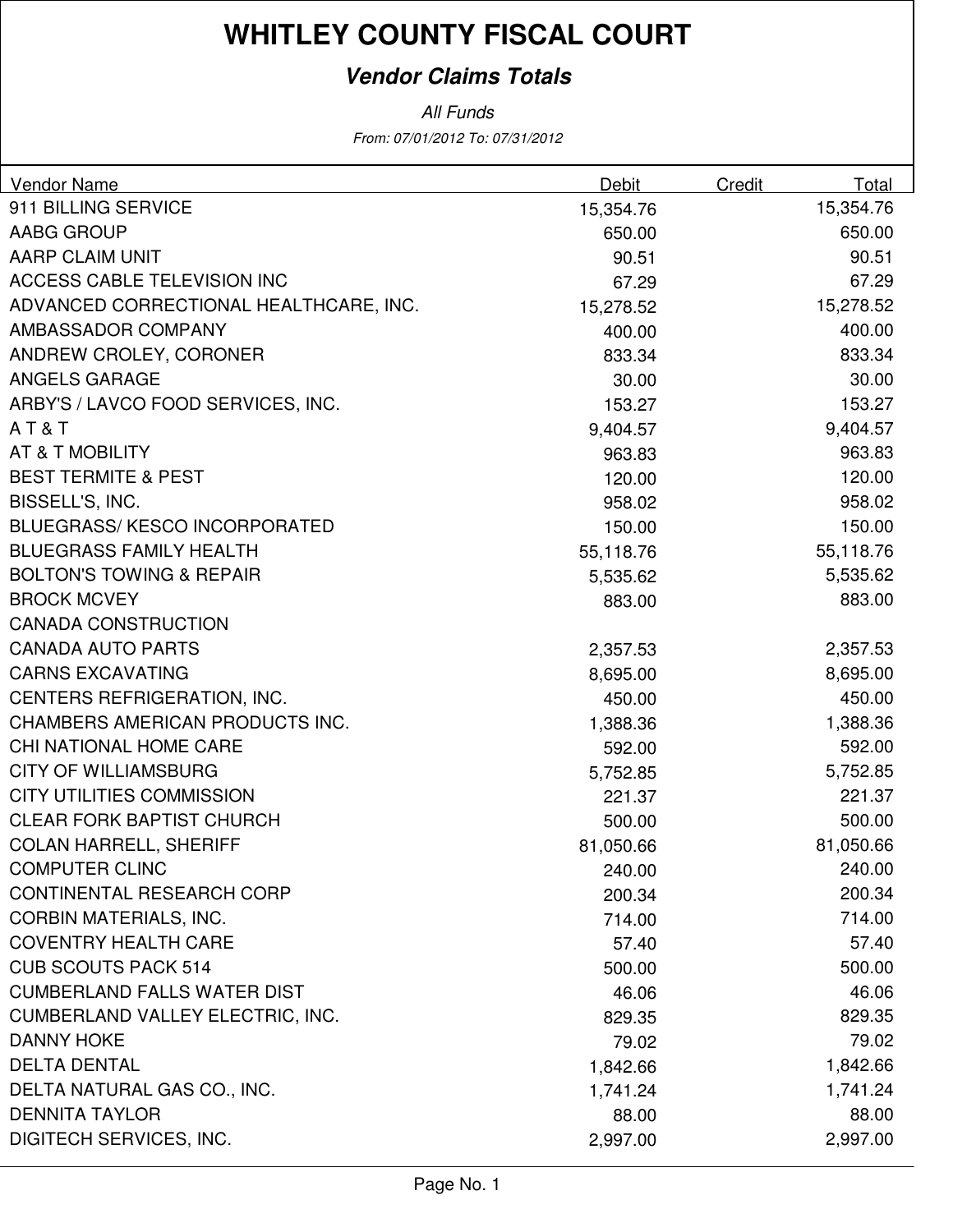### **Vendor Claims Totals**

From: 07/01/2012 To: 07/31/2012 All Funds

| <b>Vendor Name</b>                      | Debit     | Credit | Total     |
|-----------------------------------------|-----------|--------|-----------|
| <b>DISH NETWORK</b>                     | 177.84    |        | 177.84    |
| <b>FAMILY DOLLAR STORE</b>              | 879.65    |        | 879.65    |
| DOMINO'S PIZZA OF WILLIAMSBURG          | 992.62    |        | 992.62    |
| <b>ELLIS SANITATION</b>                 |           |        |           |
| ELLISON'S SANITARY SUPPLY CO., INC.     | 403.51    |        | 403.51    |
| EMCON HOME GUARD, INC.                  | 4,470.00  |        | 4,470.00  |
| <b>ENSITE, LLC</b>                      | 775.00    |        | 775.00    |
| <b>EZ COUNTRY</b>                       | 850.00    |        | 850.00    |
| <b>FALLS FORD</b>                       | 514.91    |        | 514.91    |
| <b>FAULKNER AND TAYLOR</b>              | 74.99     |        | 74.99     |
| FIRST RESPONSE OF THE BLUEGRASS         | 312.00    |        | 312.00    |
| <b>FLEETONE</b>                         | 16,615.18 |        | 16,615.18 |
| <b>G &amp; K SERVICES, INC</b>          | 1,108.96  |        | 1,108.96  |
| G & C SUPPLY CO. INC.                   | 359.06    |        | 359.06    |
| G & E DRIVE-IN                          | 400.32    |        | 400.32    |
| GOLDBUG VOLUNTEER FIRE DEPARTMENT, INC. | 500.00    |        | 500.00    |
| G & S TIRE INC.                         | 59.78     |        | 59.78     |
| HAMILTON ACCOUNT SERVICES, INC.         | 167.37    |        | 167.37    |
| HARP ENTERPRISES, INC.                  | 74.14     |        | 74.14     |
| HINKLE CONTRACTING CORPORATION          | 8,169.67  |        | 8,169.67  |
| <b>HOLSTON GASES</b>                    | 2,713.88  |        | 2,713.88  |
| H&T TIRE, LLC                           | 833.50    |        | 833.50    |
| <b>HUDSON MATERIALS</b>                 | 1,852.61  |        | 1,852.61  |
| <b>HUMANA GOLD CHOICE</b>               | 332.18    |        | 332.18    |
| <b>HYDRAULIC SPEC. INC</b>              | 548.87    |        | 548.87    |
| <b>HOMETOWN IGA #57</b>                 | 515.53    |        | 515.53    |
| <b>JAMIE FUSON</b>                      | 134.75    |        | 134.75    |
| <b>JOE HILL ELECTRICAL</b>              | 4,294.60  |        | 4,294.60  |
| JOHNNY WHEELS OF WILLIAMSBURG, INC      | 36.90     |        | 36.90     |
| <b>JUDY BRIMM</b>                       | 206.18    |        | 206.18    |
| K A C O ALL LINES FUND                  | 19,000.00 |        | 19,000.00 |
| KACO WORKERS COMPENSATION FUND          | 19,570.00 |        | 19,570.00 |
| <b>KELLWELL FOOD MANAGEMENT</b>         | 36,925.88 |        | 36,925.88 |
| <b>KEN MOBLEY, JAILER</b>               | 1,141.12  |        | 1,141.12  |
| <b>KEN TEN ADVERTISING</b>              | 1,795.93  |        | 1,795.93  |
| <b>KU</b>                               | 14,072.63 |        | 14,072.63 |
| <b>KFC</b>                              | 435.59    |        | 435.59    |
| <b>KIMBELL MIDWEST</b>                  | 356.86    |        | 356.86    |
| KNOX COUNTY UTILITIES COMMISSION        | 15.87     |        | 15.87     |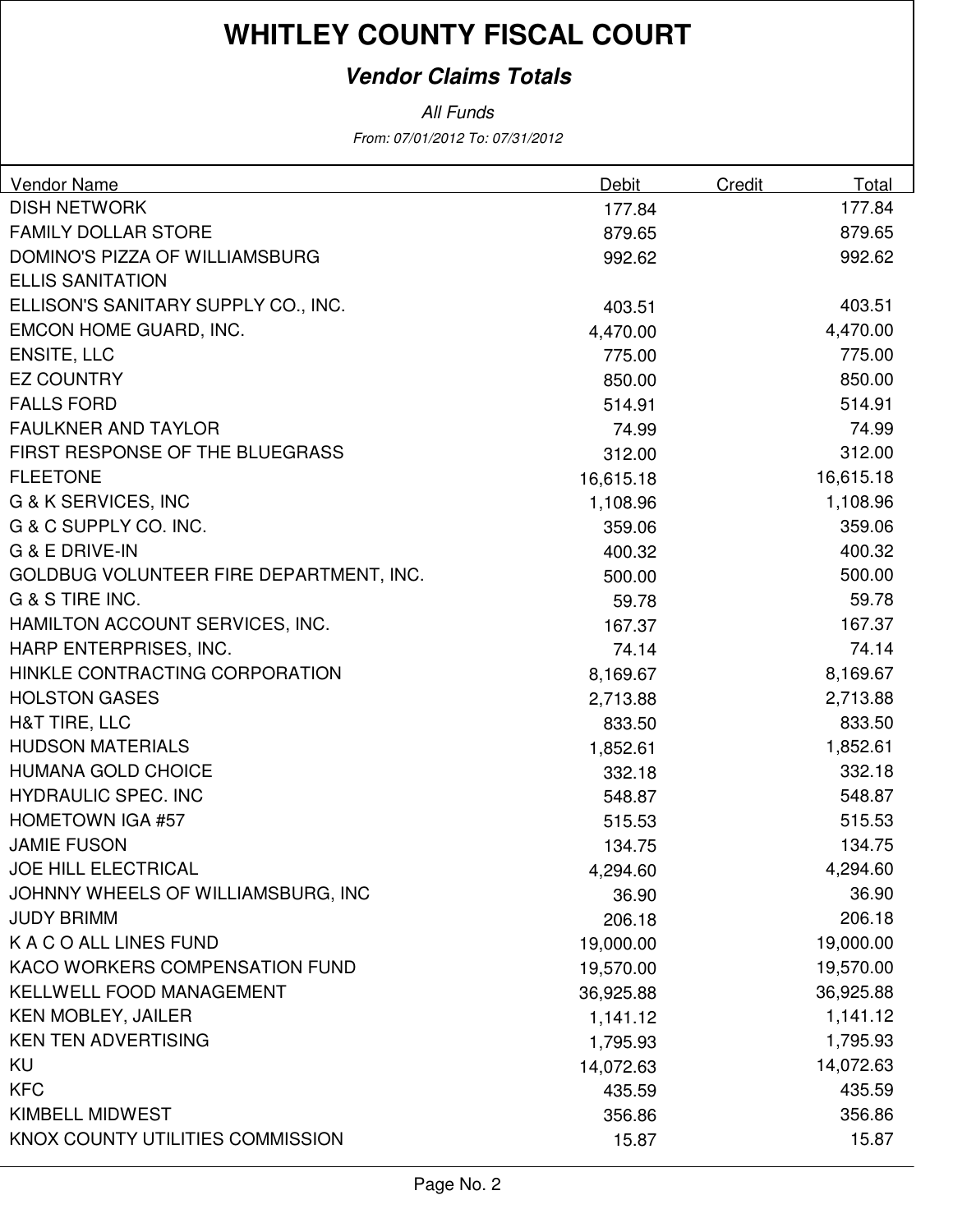### **Vendor Claims Totals**

All Funds

From: 07/01/2012 To: 07/31/2012

| Vendor Name                         | Debit     | Credit | Total     |
|-------------------------------------|-----------|--------|-----------|
| KY. EMERGENCY MANAGEMENT ASSOC      | 50.00     |        | 50.00     |
| <b>KY OUTDOORSMAN</b>               | 19.47     |        | 19.47     |
| <b>KENTUCKY STATE TREASURER</b>     | 1,312.27  |        | 1,312.27  |
| <b>LESLIE'S TIRE LLC</b>            | 2,683.75  |        | 2,683.75  |
| <b>LIDA J. POWERS</b>               | 600.00    |        | 600.00    |
| LITTLE CAESARS ENTERPRISES, INC.    | 118.47    |        | 118.47    |
| <b>LONDON RADIO SERVICE</b>         | 1,901.19  |        | 1,901.19  |
| <b>LYTTLE'S TELEPHONE</b>           | 430.00    |        | 430.00    |
| MAIDEN DRUG CO.                     | 42.47     |        | 42.47     |
| N. A. L. FINANCIAL                  |           |        |           |
| <b>NALC-NTL ASSOCIATION</b>         | 916.00    |        | 916.00    |
| <b>NEWS JOURNAL</b>                 | 924.19    |        | 924.19    |
| NI GOVERNMENT SERVICES, INC.        | 120.17    |        | 120.17    |
| <b>NORVEX SUPPLY</b>                | 3,108.43  |        | 3,108.43  |
| OAK RIDGE CHURCH OF GOD             | 500.00    |        | 500.00    |
| <b>OWENS AUTO PARTS</b>             | 2,396.28  |        | 2,396.28  |
| PATTERSON CREEK VFD                 | 200.00    |        | 200.00    |
| PATTON CHESTNUT BINDER, INC.        | 2,342.22  |        | 2,342.22  |
| PHYSIO CONTROL                      | 335.00    |        | 335.00    |
| PLEASANT HILL CHURCH OF GOD         | 500.00    |        | 500.00    |
| POFF CARTING SERVICE                | 2,886.18  |        | 2,886.18  |
| PREFERRED LAB SERVICE               | 650.00    |        | 650.00    |
| PREWITT FARM SUPPLY                 | 799.98    |        | 799.98    |
| PULASKI COUNTY DETENTION CTR        | 940.20    |        | 940.20    |
| <b>QUALITY CARE AUTO SERVICE</b>    | 3,003.99  |        | 3,003.99  |
| <b>QUILL CORPORATION</b>            | 655.41    |        | 655.41    |
| <b>RADIO SHACK</b>                  | 17.97     |        | 17.97     |
| R. C. MILLER OIL CO                 | 8,944.32  |        | 8,944.32  |
| <b>REPUBLIC BANK &amp; TRUST CO</b> | 36,079.36 |        | 36,079.36 |
| <b>ROCKY BROWN</b>                  | 2,850.00  |        | 2,850.00  |
| <b>ROGER WELLS</b>                  | 385.00    |        | 385.00    |
| <b>WHITLEY COUNTY PVA</b>           | 9,073.00  |        | 9,073.00  |
| <b>RONNIE &amp; PAM CHINN</b>       | 335.00    |        | 335.00    |
| SOUTHEAST APPARATUS, LLC            | 179.29    |        | 179.29    |
| <b>SHERRY HOSKINS</b>               | 7.07      |        | 7.07      |
| SOUTHEASTERN EMERGENCY EQUIP.       | 3,388.98  |        | 3,388.98  |
| <b>SONITROL</b>                     | 562.50    |        | 562.50    |
| STERICYCLE, INC.                    | 245.33    |        | 245.33    |
| <b>SUBWAY</b>                       | 517.70    |        | 517.70    |